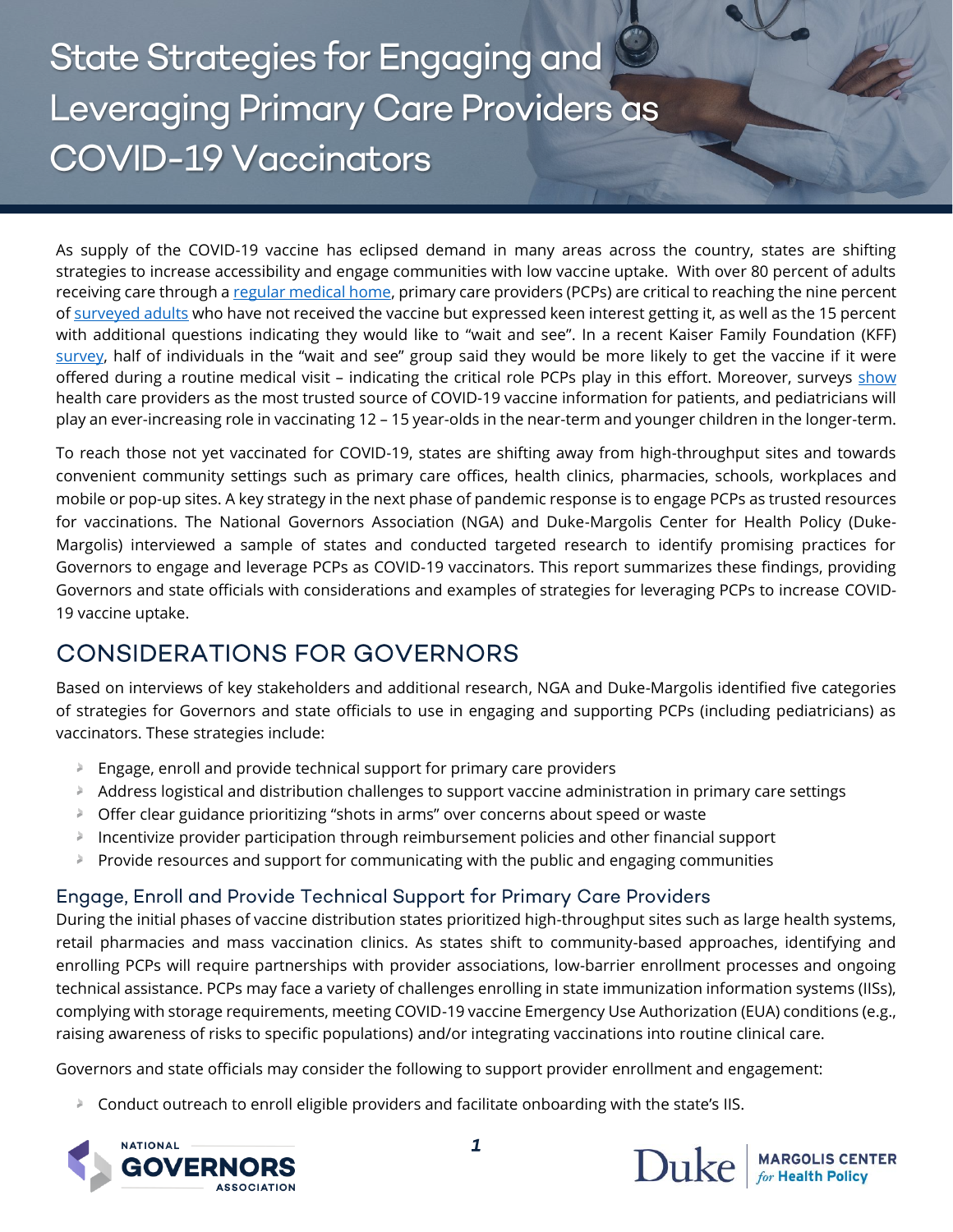- ä. Partner with state-affiliated primary care associations to reach eligible vaccinators and support enrollment.
- ä. Provide training, guidance and support to build provider capacity.
	- Issue consistent guidance and communication on training, storage, wastage and sharing best practices among and between states.
	- **Deffer multiple avenues of feedback and Q&A, such as town halls and surveys.**

#### *Examples of state strategies for engaging, enrolling and providing technical support for PCPs include:*

- The **Maryland** Department of Health has [conducted](https://health.maryland.gov/mdpcp/Pages/Archive.aspx) 98 webinars since the beginning of the COVID-19 à. pandemic, with a [recent meeting](https://health.maryland.gov/mdpcp/Documents/Covid%20update%203-17-21.pdf) educating the primary care workforce on proper administration, storage and handling of COVID-19 vaccines.
- à. **Michigan** is deploying six field representatives to provide local health departments with technical assistance and support for PCPs as they onboard as COVID-19 vaccinators. Additionally, the state [developed](https://www.michigan.gov/documents/mdhhs/COVID-19_Vaccine_Clinic_Preparation_Checklist_and_Resource_Toolkit_-_FINAL_720581_7.pdf) a checklist and resource toolkit for providers as they prepare their offices to administer COVID-19 vaccines. Also, the state releases a weekly newsletter called "The Provider Brief" and holds a bi-weekly webinar called "Noontime Knowledge" to update and educate COVID-19 vaccination providers. A recent webinar included an update on vaccine storage and handling guidance in primary care settings.
- $\geqslant$ **North Carolina** is collaborating with its provider associations to recruit practices, provide educational webinars and offer hands-on enrollment workshops. The state has engaged health systems and payers to conduct outreach and recruit providers, especially in priority areas with low vaccination rates and high social vulnerability. The state has a dedicated team to walk practices through the enrollment process and provide technical assistance through nurse consultants and case managers or its suite of guidance documents.
- $\geqslant$ **Rhode Island** is taking [a phased approach](https://us2.campaign-archive.com/?u=ece9b1661b3bf3b864a6894d1&id=b24db98a60) to onboard PCPs, beginning with large family medicine and pediatric practices. The Rhode Island Department of Health is working through a list of all practices enrolled in the State-Supplied Vaccine Program and contacting providers directly to determine interest and facilitate onboarding.

# Address Logistical and Distribution Challenges to Support Vaccine Administration in Primary **Care Settings**

Major barriers for administering COVID-19 vaccines in primary care settings are the large shipment sizes and storage requirements that may be more difficult to meet in areas with low vaccine uptake and limited resources. <sup>1</sup> Although Pfizer-BioNTech is working to supply states with [smaller shipping packages](https://www.axios.com/pfizer-covid-vaccine-packaging-demand-decreases-2d3775b6-dd22-4c31-9007-fcd06e31b703.html) that can facilitate smaller minimum orders for providers, current Pfizer vaccine shipments contain 195 vials holding roughly 1,170 doses. This is especially challenging to pediatric practices as populations aged 12-18 are only authorized to receive the Pfizer vaccine. To respond to these logistical challenges, states have developed approaches to help distribute smaller quantities to PCPs within independent practices, community health centers and practices affiliated with larger health systems.

Governors and state officials may consider the following to address distribution and logistical challenges:

- à. Encourage cross-system and jurisdictional collaboration to facilitate appropriate stewardship of doses to minimize waste.
- Facilitate community-based partnerships to store vaccines and allow providers to obtain smaller quantities.
- λ. Utilize the national guard to break down doses at central or regional hubs to distribute smaller quantities of the vaccine, allowing practices to receive appropriate quantities and redistribute doses on the ground.
- à. Work with health systems with affiliated primary care and pediatric offices to serve as hubs and distribute smaller quantities to their affiliated outpatient clinics and pediatric offices.

<sup>&</sup>lt;sup>1</sup> On May 20, 2021, the U.S. Food and Drug Administration (FDA[\) authorized](https://lnks.gd/l/eyJhbGciOiJIUzI1NiJ9.eyJidWxsZXRpbl9saW5rX2lkIjoxMDMsInVyaSI6ImJwMjpjbGljayIsImJ1bGxldGluX2lkIjoiMjAyMTA1MjAuNDA4MDY1MjEiLCJ1cmwiOiJodHRwczovL3d3dy5mZGEuZ292L21lZGlhLzE0NDQxMy9kb3dubG9hZD91dG1fbWVkaXVtPWVtYWlsJnV0bV9zb3VyY2U9Z292ZGVsaXZlcnkifQ.Z1WTcEFc7NnZWEkMSfwC3g2Wa5mFBe38dqzdEK5txnw/s/1255969667/br/106698929525-l) the storage of undiluted, thawed Pfizer-BioNTech COVID-19 vaccine vials in a refrigerator at 2°C to 8°C (35°F to 46°F) for up to 1 month. Previously, thawed, undiluted vaccine vials could be stored in the refrigerator for up to 5 days.



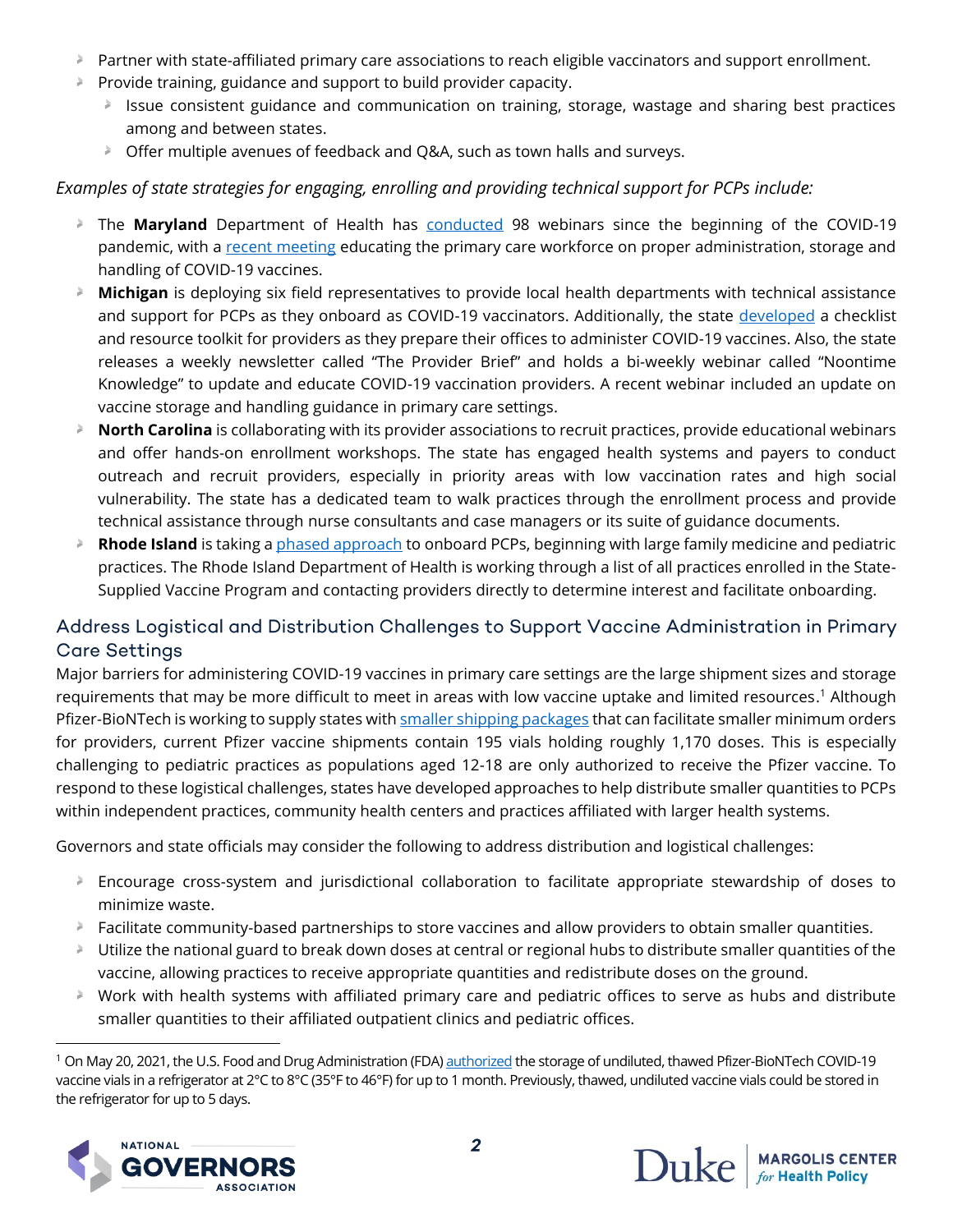#### *Examples of state strategies for addressing logistical and distributional challenges include:*

- **Alaska** is [developing](https://www.wsj.com/articles/getting-more-people-vaccinated-against-covid-19-means-wasting-doses-11621594802) processes to pick up unused doses from PCP clinics in urban areas and deliver them to mass vaccination sites when there is still time to use them.
- ä. **Louisiana** [developed](https://ldh.la.gov/assets/oph/Center-PHCH/Center-PH/immunizations/Protocol_RelocatingexpiringCOVID-19doses.pdf) a management and relocation protocol, with processes to identify PCPs to receive and administer vaccines that are near expiration before they expire.
- ä. In **Kansas,** all PCPs enrolled as COVID-19 vaccine providers can order directly from the Kansas Department of Health and Environment, even those not previously receiving doses. Moving to an order-based allocation model allows PCPs to manage their vaccine inventory in a way that is responsive to their patients' needs.
- ä. **Michigan** strategically placed nine regional freezers for additional Pfizer vaccine storage that will be utilized for adolescent vaccinations and assist with redistribution.
- à. **North Carolina** allows providers to request the necessary number of doses on a flexible timeline and encourages self-initiated matchmaking through a weekly list of providers with unused vaccines. In addition to deploying the national guard to deliver smaller quantities, the state is also setting up regional repositories and distribution hubs at health systems with adequate storage with locations selected by local health departments.
- **Pennsylvania** is actively working with health systems to distribute smaller quantities to affiliated outpatient and pediatric clinics. The state plans to match unaffiliated providers with those able to redistribute smaller quantities of the vaccine. Also, the state requested large health systems partner with PCPs to host vaccination clinics for their patients, rather than administering it themselves. Additionally, Pennsylvania is developing a hub and spoke model to ship Pfizer vaccines to providers with cold storage capability, then redistribute to smaller practices within their service area as needed.
- **Virginia** made it possible for providers to [order](https://www.vdh.virginia.gov/content/uploads/sites/182/2021/05/04-30-21_Tele-press_COVID-19vaccine_transcript.pdf) smaller quantities of vaccine by using the health department's central pharmacy, as well as local health departments, to receive, repackage and redistribute vaccine.
- The **Washington** State Department of Health [created](https://www.doh.wa.gov/Newsroom/Articles/ID/2793/COVID-19-vaccine-distribution-update-from-the-Washington-State-Department-of-Health) a Vaccine Marketplace for providers enrolled with the à. state's IIS. Providers with extra doses can share information through the program for providers to request.

#### Offer Clear Guidance on Prioritizing "Shots in Arms" over Speed or Waste

Initially, many states promoted efficiency in administration by requiring that providers use doses within 7 days of receipt and discouraging providers from wasting doses. These requirements often hindered participation of PCPs, who may not see patients at a sufficient volume to administer all doses received within a 7-day timeframe. As vaccine supply now exceeds demand, many states removed 7-day requirements and changed messaging to emphasize a "no missed opportunity" approach for vaccination. On May 18, the Centers for Disease Control and Prevention (CDC) [issued](https://www.cdc.gov/vaccines/covid-19/downloads/wastage-operational-summary.pdf) guidance advising providers to vaccinate every eligible person who presents at a vaccination site, even if it means puncturing a multidose vial without having enough people available to receive each dose. While every effort should be made to minimize waste, state leaders have communicated with providers—both through formal guidance and ongoing contact—that the top priority is vaccine accessibility.

Governors and state officials may consider the following to address PCP concerns that they may be penalized for administering vaccines too slowly or wasting doses:

- Remove timeframe requirements that all received doses must be administered within 7 or 14 days. ä.
- à. Issue wastage and redistribution guidance, emphasizing the importance of available onsite vaccinations.

#### *Examples of state and local strategies for offering clear guidance on priorities include:*

**North Carolina** removed the 7-day requirement, allowing providers to request doses on an as-needed basis ä. without fear of being penalized for not administering their total allotment, and widely promotes CDC guidance on wastage and avoiding missed opportunities for vaccination.



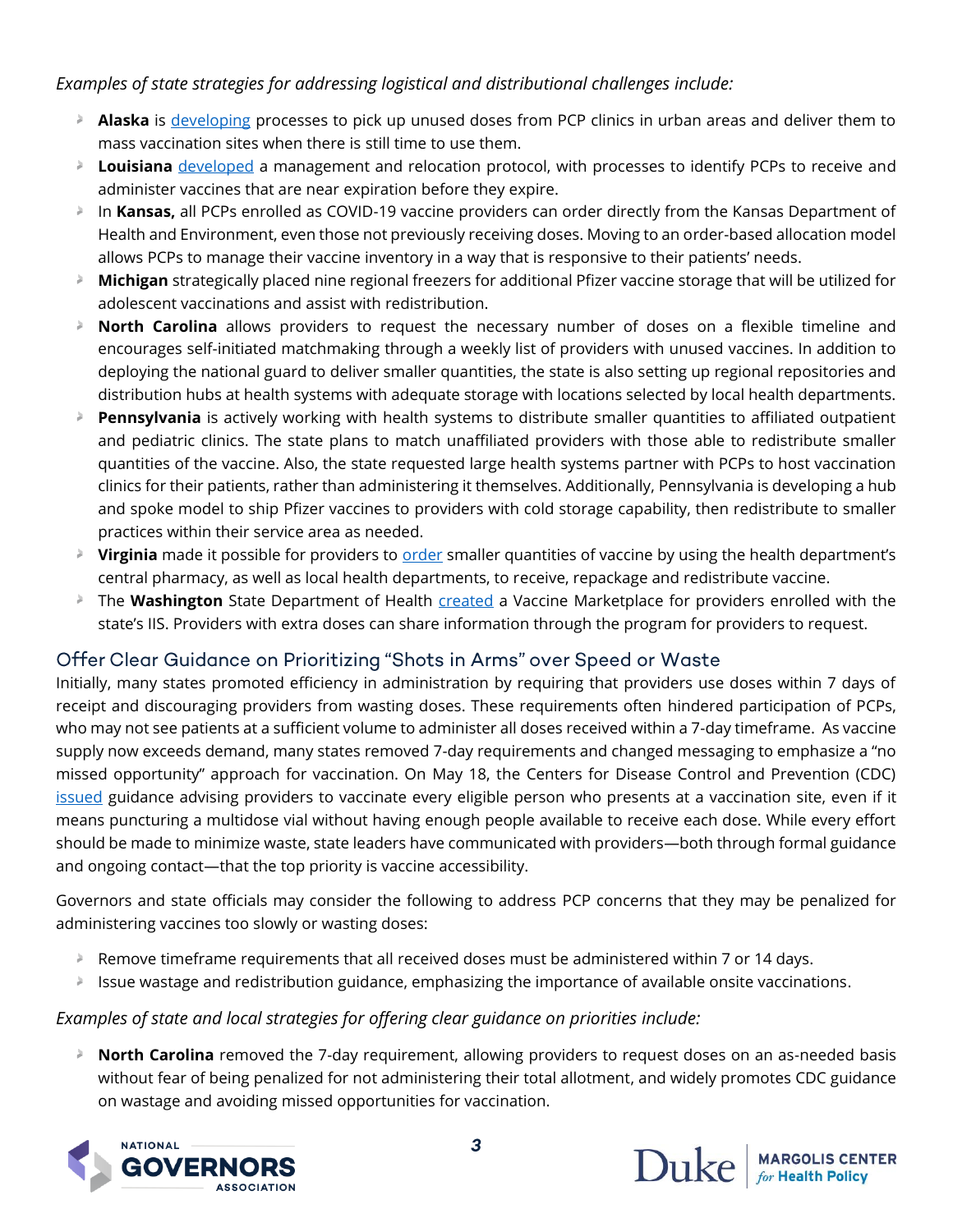- **Vermont** issued [guidance](https://www.healthvermont.gov/sites/default/files/documents/pdf/COVID19-Vaccine-Minimize-Waste-Policy.pdf) advising PCPs to offer vaccines to eligible populations at every encounter and keep a standby list in case there is an open vial with unused doses at the end of the day.
- **Virginia's** communication to providers has focused on reassurance about possessing multiple weeks of vaccines and not hesitating to open a multidose vial if there is a patient ready to be vaccinated.
- à. The **Washington** Department of Health [offers](https://www.doh.wa.gov/Newsroom/Articles/ID/2764/Vaccine-allocation-strategy-moving-to-provider-need-based-approach) flexibility to certain providers with throughput and usage, including those serving smaller communities, supporting equity efforts and/or reaching special populations, such as hospitals that transfer patients to long-term care facilities.

#### Incentivize Provider Participation through Reimbursement Policies and other Support

Administration of COVID-19 vaccines can involve additional costs to PCPs compared to other vaccines due to storage and handling constraints, personal protective equipment and reporting requirements. To incentivize providers and offset these costs, the Centers of Medicare and Medicaid Services (CMS) increased the Medicare provider administration [rate](https://www.cms.gov/medicare/covid-19/medicare-covid-19-vaccine-shot-payment) from \$28.39 for a single dose or, for the two-dose series, \$16.94 for the first and \$28.39 for the second to \$40 per vaccine dose; many states adopted this rate in their Medicaid programs. States may also opt to provide financial support to primary care efforts using federal funding for vaccination activities or consider potential options for incentive payments within the Medicaid program.

#### *Examples of sate strategies for boosting participation through financial support include:*

- ä. **Massachusetts** initially [set](https://www.mass.gov/news/baker-polito-administration-announces-covid-19-vaccine-payment-rate-updates-authorizing-of-additional-individuals-to-administer-covid-19-vaccinations) administrative reimbursement rates for MassHealth providers above the Medicare rate while requiring commercial insurers to meet or exceed the CMS rate to ensure that payment would not be a barrier to provider participation in vaccination efforts. The rates were adjusted to align with the Medicare rate after the rate was revised.
- ä. **North Carolina** increased their Medicaid administration fee to \$40 per dose and is exploring fiscal incentives for providers using state dollars while encouraging payers to consider financial and non-financial incentives.
- à. The **West Virginia** Primary Care Association [received](https://www.manchin.senate.gov/newsroom/press-releases/manchin-announces-475k-from-american-rescue-plan-to-support-west-virginia-health-centers) \$475,242 through the American Rescue Plan to provide training and technical assistance to health centers as they administer the COVID-19 vaccine. Additionally, the state partnered with an academic institution to develop and offer continuing medical education (CME) credits for providers to learn how to educate patients and build vaccine confidence, an additional incentive to recruit PCPs for COVID-19 vaccination efforts.

## Address Barriers for Communities with High Social Vulnerability

In areas with limited vaccine providers, states can work with primary care associations to identify and encourage potential vaccinators, as well as support providers and community health clinics serving under-vaccinated communities. Additionally, individuals with a high degree of social vulnerability may be less likely to have a regular PCP, highlighting the importance of leveraging mobile strategies and matching providers with community-led efforts to supplement challenges in provider access.

#### *Examples of state strategies for addressing barriers in areas with high social vulnerability include:*

- à. **Maryland** [allocates](https://www.washingtonpost.com/local/coronavirus-vaccine-maryland-doctors/2021/03/29/d899987c-8d80-11eb-a6bd-0eb91c03305a_story.html) doses to PCPs that serve predominantly Black or Hispanic individuals or to providers serving a large patient base where they can identify and target disproportionately affected patients.
- ä. **North Carolina** [created](https://urldefense.com/v3/__https:/ncdhhs.us4.list-manage.com/track/click?u=58ec19aaea4630b1baad0e5e4&id=74a3310e13&e=4e4fea10bd__;!!OToaGQ!4Uc5MIa_AQo_9pTkEOngF1ogkTRAeR-ulkA4p80f5AT6fbriwetZt1EdZGbP4Tx2kC0$) a public tool mapping social vulnerability, the location of vaccine providers and vaccination rates by census tract which facilitated an increase in vaccinations by 50 percent in 89 of 90 identified communities. The state uses these data to prioritize enrollment of providers in under-resourced communities and identify "Pfizer deserts." North Carolina shared the prioritized areas and associated unenrolled practices with professional medical societies and health systems to get recruitment assistance for these PCPs. Moreover, the state builds transparency and shared accountability by issuing equity and self-service reports to all vaccine providers. Moreover, the University of North Carolina Center for Health Promotion and Disease Prevention



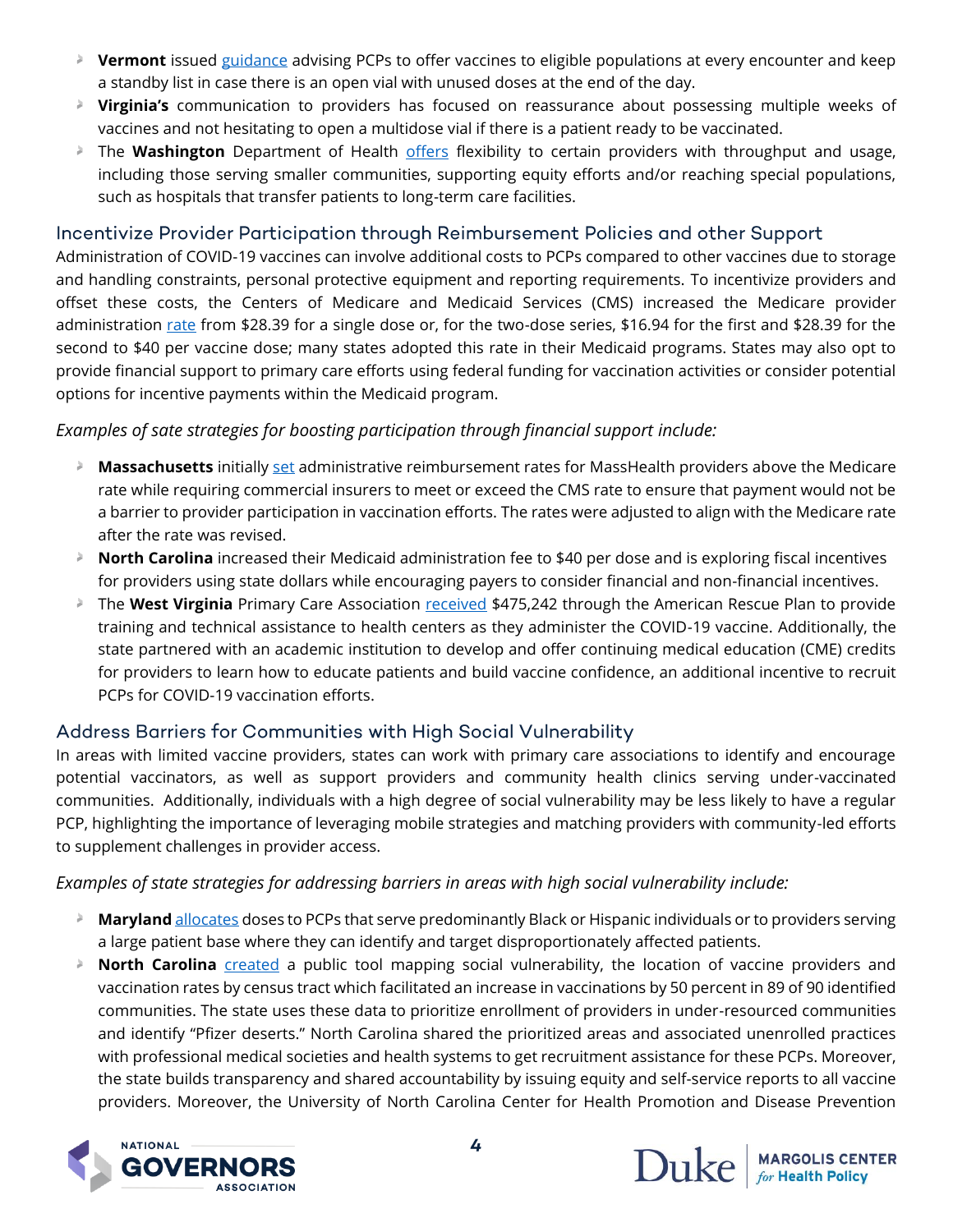[offers](https://www.unc.edu/posts/2021/05/17/unc-chapel-hill-helps-expand-covid-19-vaccination-to-doctors-offices/?utm_campaign=051721+UNC+Expands+Vaccination+to+Doctor+Offices&utm_medium=bitly&utm_source=LinkedIn) coaching, data and community partnership to 18 primary care clinics in areas where vaccination rates are lowest to increase vaccine uptake.

ä. **Washington** [announced](https://www.doh.wa.gov/Newsroom/Articles/ID/2795/States-vaccine-outreach-shifts-from-mass-vaccination-sites-to-mobile-vaccination-clinics) a transition from mass vaccination sites to mobile units staffed with PCPs to take vaccines directly into communities and serve those disproportionately impacted by COVID-19, including counties where data has shown higher gaps in vaccine administration based on race/ethnicity, communities with recent outbreaks or increased cases and hospitalizations, and those with lower vaccination rates.

### Provide Resources and Support for Communicating with Patients and Engaging Communities

Building vaccine confidence and ensuring easy access requires a concerted, collaborative effort among providers, public health officials, community leaders and policymakers. As such, increasing vaccine confidence can be addressed through both individual-level efforts, such as patient interactions with their PCP and community-wide media campaigns that leverage PCPs as trusted messengers. PCPs can target their patient populations and address individual concerns while public health leaders can amplify evidence-based, clear messaging encouraging individuals to contact their provider about COVID-19 vaccines.

Governors and state officials may consider the following to support outreach and communication to unvaccinated populations:

- Assist PCPs hosting community clinics or offering flexible hours with resources, staffing and financial support.
- Coordinate educational campaigns that empower unvaccinated individuals to talk with their PCPs to build vaccine confidence.
- ä. Deploy mobile vans staffed with PCPs to provide evidence-based information to unvaccinated individuals in rural and frontier areas.
- **Develop purpose-built resources for PCPs, such as provider manuals and how-to guides.**
- ä. Support providers with outreach and messaging for unvaccinated patient populations.
- à. Utilize and communicate with local leaders and grassroots organizations to empower them with toolkits, talking points, posters and social media assets to encourage individuals to get vaccinated.

#### *Examples of state strategies for supporting PCP communication to unvaccinated populations include:*

- The **Kansas** Department of Health and Environment collects data and analytics on specific barriers to vaccine uptake, which PCPs can use to inform conversations with their patients. The state is also developing a manual for PCPs on creating and sending patients mass emails and text messages encouraging vaccination.
- ä. **Louisiana** Governor John Bel Edwards [joined](https://ldh.la.gov/assets/oph/Center-PHCH/Center-PH/immunizations/Newsletter/ImmunizationNewsletter_5.19.21_No15.pdf) state and national health officials and the American Academy of Pediatrics to urge young people, their parents and all adults to get the COVID-19 vaccine as soon as it is available.
- **Maryland** Governor Larry Hogan [visited](https://governor.maryland.gov/2021/03/25/photo-release-governor-hogan-visits-frederick-family-practice-in-states-primary-care-vaccination-program/) clinics providing COVID-19 vaccines to amplify best practices and encourage PCPs to become vaccinators. Additionally, providers enrolled in the state Department of Health's Maryland Primary Care Program can view their patient list through the state's health information exchange to determine an individual's vaccination status. Based on this list, providers can directly order vaccines through the state's IIS and conduct targeted outreach.
- **Michigan**'s State Extension Office is working with community leaders and farmers to vaccinate rural communities using PCPs to staff mobile vaccination clinics and serve as a trusted source to answer any questions related to the vaccine.
- **North Carolina** created a comprehensive toolkit of [patient materials](https://thesocialpresskit.com/you-have-a-spot-take-your-shot#you-have-a-spot-take-your-shot--flyers) and [templates for patient outreach,](https://thesocialpresskit.com/you-have-a-spot-take-your-shot#bring-summer-back-partner-toolkit--doctor-toolkit) including a discussion guide and templates for robocalls, patient letters and patient emails. The state is partnering with state medical societies to disseminate these resources.
- ä. **Pennsylvania** hosts town halls with physicians and public health officials to answer questions around safety and efficacy as well as address concern about vaccine confidence. A recent series focused on parents and caregivers of adolescents to encourage this population to seek information from their PCP.